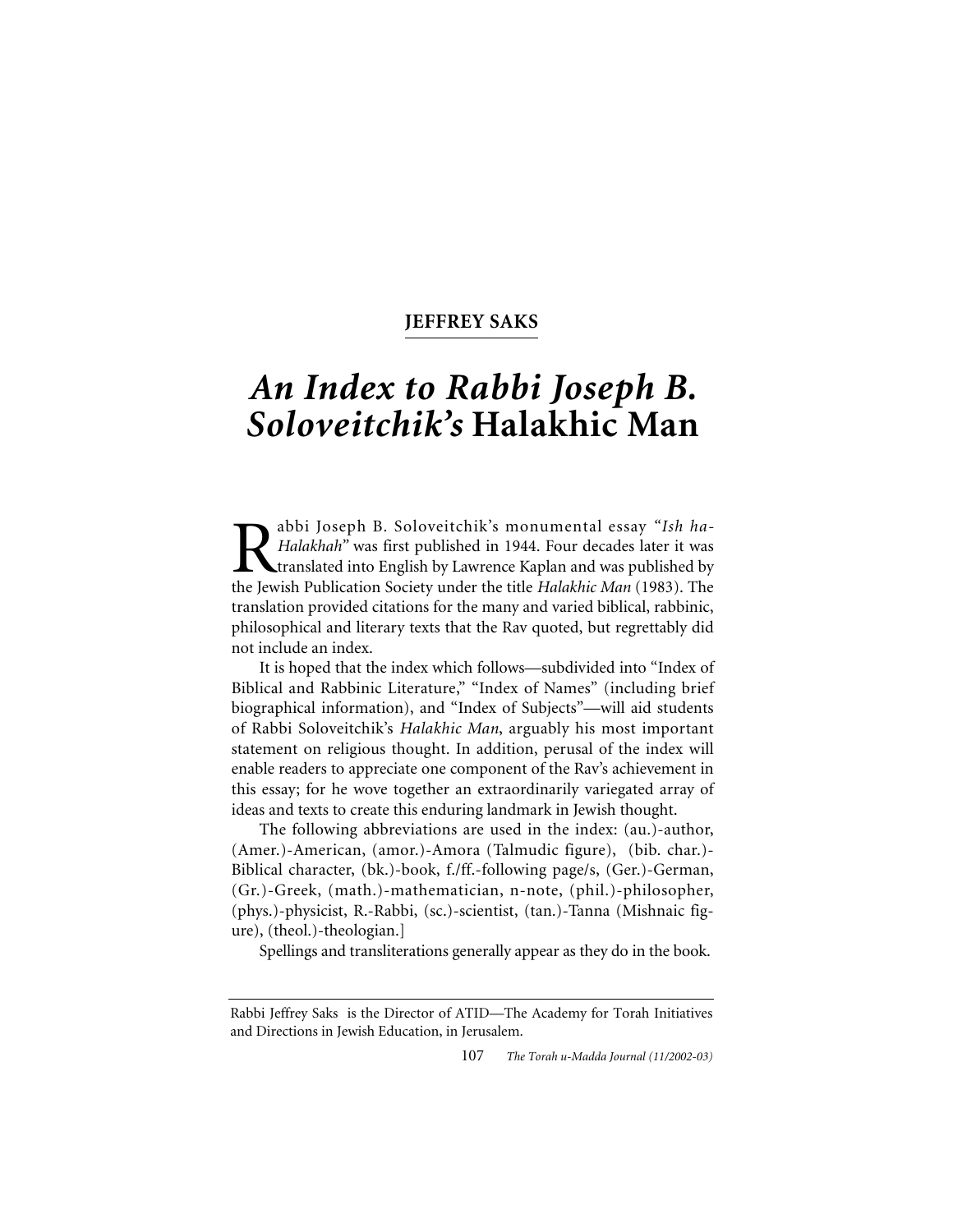| I. Index of Biblical and<br>Rabbinic Literature |                   | 25:22<br>29:38     | 53<br>56   |
|-------------------------------------------------|-------------------|--------------------|------------|
|                                                 |                   | 34:6               | 151n58     |
|                                                 |                   |                    |            |
|                                                 | <b>BIBLE</b>      | <b>LEVITICUS</b>   |            |
|                                                 |                   | 5:5                | 110        |
| <b>GENESIS</b>                                  |                   | 16:6               | 112        |
| 1:1                                             | 156n103           | 18:5               | 34         |
| 1:2                                             | 109, 156-57n108,  | $19:2 - 3$         | 46         |
|                                                 | 157n109           | 20:10              | 46         |
| $1:2-10$                                        | 102               | 20:25              | 46         |
| 1:16                                            | 106               | 21:10              | 149n39     |
| 1:27                                            | 82, 154n96        | 23:40              | $35-6, 62$ |
| 1:28                                            | 68                |                    |            |
| 1:31                                            | 51                | <b>NUMBERS</b>     |            |
| 2:1                                             | 105               | 6:7                | 32         |
| 2:4                                             | 157n108           | 13:3               | 157n108    |
| 2:7                                             | 158n115           | 13:28, 33          | 157n108    |
| 2:19                                            | 159n115           | 15:31              | 162n132    |
| 3:8                                             | 53                | 28:15              | 107        |
| 3:17                                            | 156n108           | 29:1               | 62         |
| 6:4                                             | 157n108           |                    |            |
| 6:13                                            | 157n108           | <b>DEUTERONOMY</b> |            |
| 8:21                                            | 55                | 1:28               | 157n108    |
| 12:6                                            | 100               | 2:11               | 157n108    |
| 21:12                                           | 143n5             | 4:7                | 81         |
| 22:2                                            | 143n5             | 4:30               | 143n4      |
| 22:12                                           | 143n5             | 4:32               | 122        |
| 25:29                                           | 140 <sub>n4</sub> | 6:7                | $93 - 4$   |
|                                                 |                   | 16:3               | 32         |
| <b>EXODUS</b>                                   |                   | 16:15              | 36         |
| 12:2                                            | 81, 150n52,       | 17:8               | 21         |
|                                                 | 156n103           | 21:8               | 148n36     |
| 19:20                                           | 45                | 23:15              | 108        |
| 20:2                                            | 33, 104           | 28:9               | 64         |
| 20:8                                            | 33                | 29:9-10            | 42         |
| $20:12-13$                                      | 33                | 30:12              | 80         |
| 20:19                                           | 45                | 32:4               | 124        |
| 25:8                                            |                   | 33:4               | 42         |
|                                                 | 47-8, 54          |                    |            |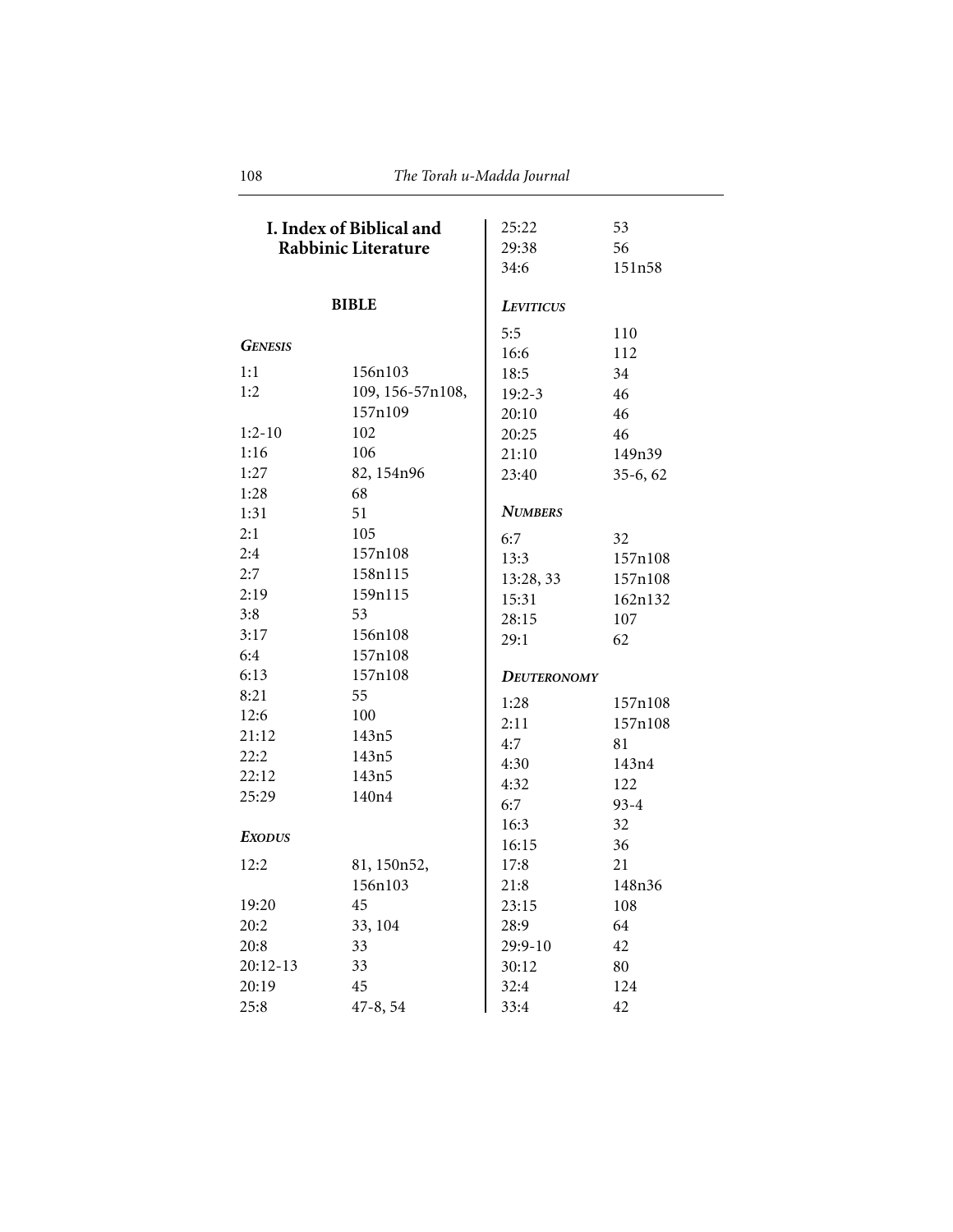| Samuel               |                   | <b>PSALMS</b>   |            |
|----------------------|-------------------|-----------------|------------|
| I 10:6               | 130               | 1:8             | 88         |
|                      |                   | 2:11            | 76         |
| <b>KINGS</b>         |                   | $8:4-7$         | 68         |
|                      |                   | 18:12           | 152n61     |
| I 8:27<br>I 19:11-12 | $47 - 8$<br>142n4 | 19:2            | 64         |
|                      |                   | 19:3            | 65         |
|                      |                   | $23:1-2$        | 142n4      |
| <b>ISAIAH</b>        |                   | 37:29           | 54         |
| 2:19, 21             | 151n61            | 49:13           | 126        |
| 6:3                  | 46                | 49:21           | 126        |
| 28:10                | 83                | 84:12           | 152n61     |
| 28:13                | 83                | 88:6            | 31         |
| 30:26                | 107               | 89:3            | 56, 151n58 |
| 38:11-19             | 37                | 89:8            | 62         |
| 45:7                 | 102               | 89:10           | 104        |
| 59:2                 | 101               | 91:1            | 47         |
| 61:8                 | 91                | 104:6-9         | 103        |
|                      |                   | 104:24          | 83         |
| <b>JEREMIAH</b>      |                   | 107:10          | 34         |
| 4:23                 | 156n108           | 111:6           | 156n103    |
| 30:7                 | 143n4             | 118:5           | 142n4      |
|                      |                   | 118:17          | 37         |
| <b>EZEKIEL</b>       |                   | 119:47          | 65         |
|                      | 34                | 119:50          | 65         |
| 20:25                |                   | 119:77          | 70         |
|                      |                   | 130:1           | 142n4      |
| HOSEA                |                   | 139:5           | 109        |
| 5:15                 | 53                |                 |            |
|                      |                   | <b>PROVERBS</b> |            |
| AMOS                 |                   | 8:24            | 102        |
| 4:13                 | 102               | 8:27            | 103        |
|                      |                   | 8:29            | 103        |
| <b>ZEKHARIAH</b>     |                   | 20:11           | 156n108    |
| 14:9                 | 50, 52            |                 |            |
|                      |                   | Job             |            |
| MALAKHI              |                   |                 |            |
|                      |                   | 4:19            | 41         |
| 3:6                  | 151n58            | 11:9            | 23,85      |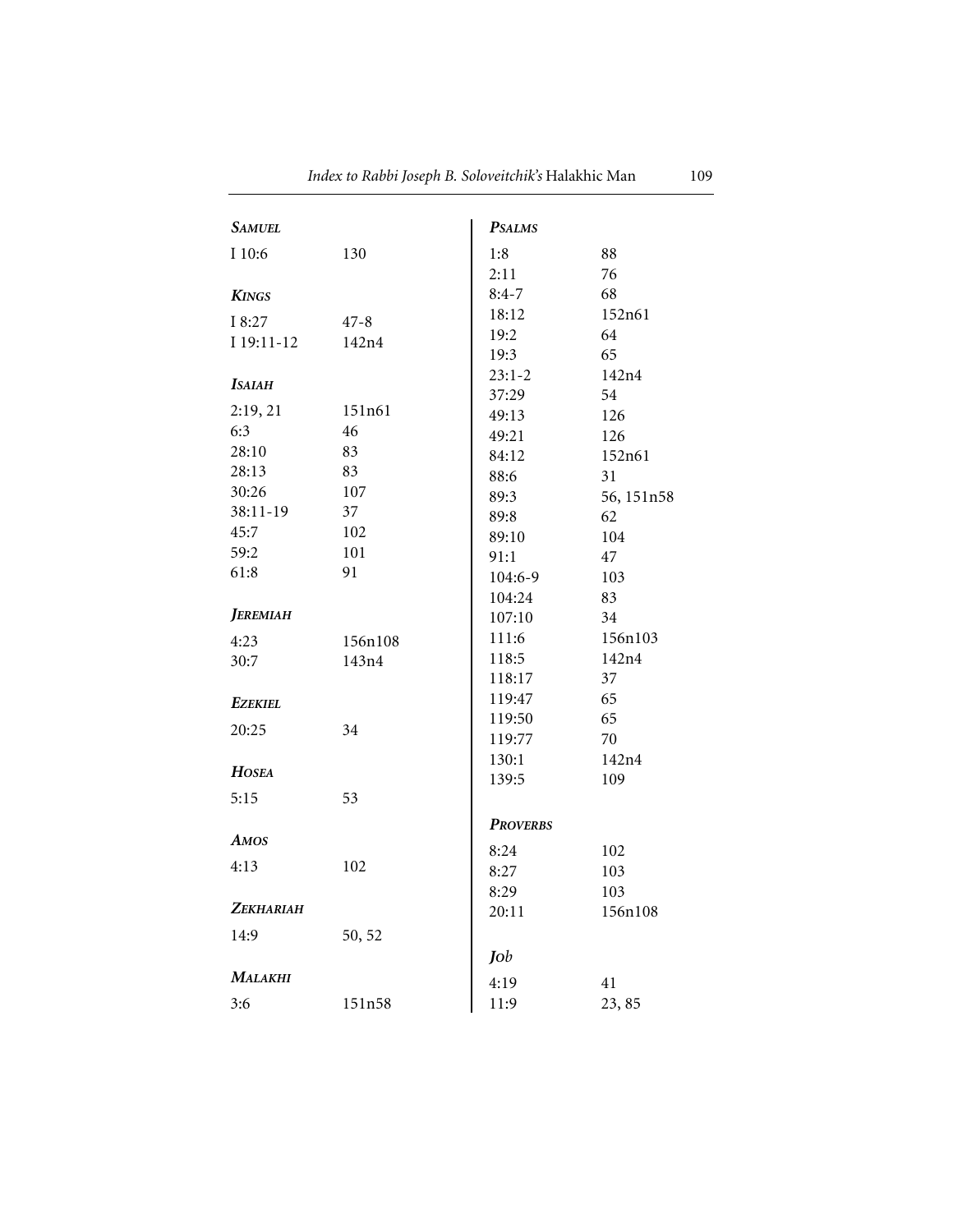| 14:1                | 37             | <b>AVOT</b>             |                          |
|---------------------|----------------|-------------------------|--------------------------|
| $38:4-6$            | 9              | 1:1                     | 120                      |
| 38:17               | 9              | 1:31                    | 30                       |
| 38:22               | $9 - 10$       | 2:1                     | 82                       |
| 39:1                | 10             | 2:5                     | 89                       |
| 39:26               | 10             | 3:8                     | 85                       |
| 42:3                | 10             | 3:15                    | 92                       |
|                     |                | 4:17                    | 30                       |
| <b>SONGS</b>        |                | 4:21                    | 63                       |
| 1:5                 | 151n58, 152n61 | 5:23                    | $\overline{4}$           |
| 4:4                 | 72             | 6:1                     | 154n95, 155n100          |
| 4:16                | 54             | 6:2                     | 66                       |
| 7:6                 | 15             |                         |                          |
|                     |                |                         | <b>TOSEFTA</b>           |
| <b>ECCLESIASTES</b> |                |                         |                          |
| 3:19                | 69             | ZEVAHIM                 |                          |
| 7:14                | 56             | 11:1                    | 148n38                   |
| 12:11               | 57             |                         |                          |
|                     |                |                         | <b>JERUSALEM TALMUD</b>  |
|                     |                |                         |                          |
|                     | <b>MISHNAH</b> | <b>BERAKHOT</b>         |                          |
|                     |                |                         |                          |
| <b>BERAKHOT</b>     |                | 3:1(5d)                 | 32                       |
| 3:1                 | $31 - 2$       |                         |                          |
|                     |                | <b>PEAH</b>             |                          |
|                     |                | 2:6                     | 82                       |
| PESAHIM             |                |                         |                          |
| 10:5                | 118            | <b>SANHEDRIN</b>        |                          |
|                     |                | 10:2 (29a) 104, 156n107 |                          |
| YOMA                |                |                         |                          |
| 8:5                 | 92             |                         | <b>BABYLONIAN TALMUD</b> |
|                     |                |                         |                          |
| <b>SOTAH</b>        |                |                         |                          |
| 8:6                 | 41             | <b>BERAKHOT</b>         |                          |
|                     |                | 4a                      | $\overline{4}$           |
| <b>SANHEDRIN</b>    |                | 4b                      | 65                       |
|                     |                | 5a                      | 75                       |
| 4:6                 | 134            | 8a                      | 4,87                     |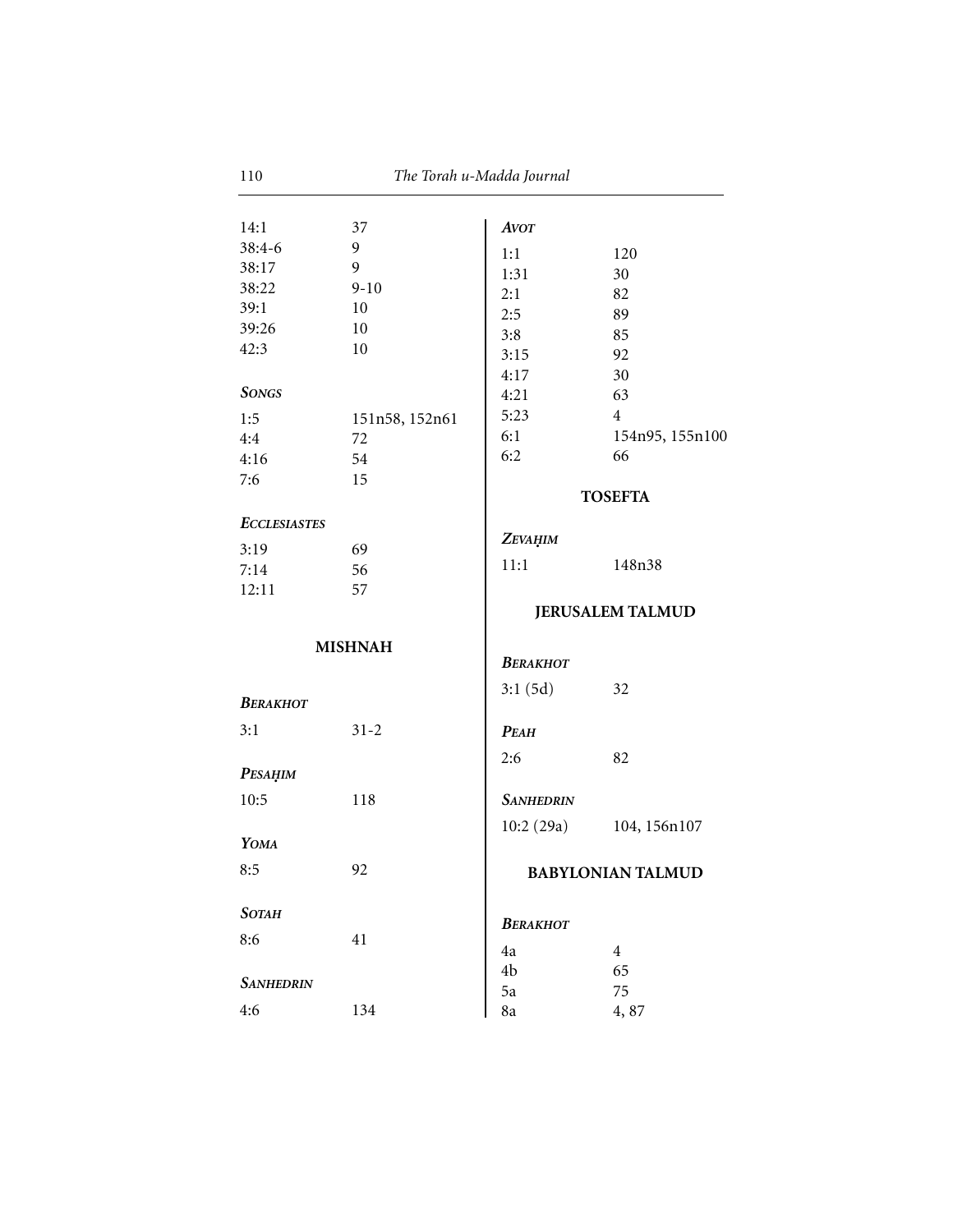| 17a             | 38             | <b>TA'ANIT</b>     |                   |
|-----------------|----------------|--------------------|-------------------|
| 18a             | 148n35         |                    |                   |
| 34b             | 117            | 5 <sub>b</sub>     | 120               |
| 61a             | 159n115        | MO'ED KATAN        |                   |
|                 |                |                    |                   |
| <b>SHABBAT</b>  |                | 14 <sub>b</sub>    | 149n40            |
| 30a             | 31             | 15 <sub>b</sub>    | 148n38            |
| 34 <sub>b</sub> | 146n20         | HAGIGAH            |                   |
| 88b-89a         | 33             |                    |                   |
| 92a             | 162n139        | 12a                | 156n105           |
|                 |                | 13b-14a            | 157n108           |
| <b>ERUVIN</b>   |                | <b>KETUBOT</b>     |                   |
| 4a              | 55             | 8a                 | 159n115           |
| 13 <sub>b</sub> | 154n85, 154n92 |                    |                   |
| 18a             | 159n115        | <b>NEDARIM</b>     |                   |
| 18 <sub>b</sub> | 156n108        | 20 <sub>b</sub>    | 64                |
|                 |                | 38a                | 162n139           |
| PESAHIM         |                |                    |                   |
| 58a             | 146n21         | <b>SOTAH</b>       |                   |
|                 |                | 36 <sub>b</sub>    | epigraph          |
| YOMA            |                |                    |                   |
| 36b             | 112            | <b>GITTIN</b>      |                   |
| 72b             | 150n47         | 32 <sub>b</sub>    | 148n27            |
| 85b             | 34             |                    |                   |
| 86a             | 120n160        | <b>KIDDUSHIN</b>   |                   |
| 86b             | 116            | 30 <sub>b</sub>    | 75                |
|                 |                | 40 <sub>b</sub>    | 63, 147n26        |
| <b>SUKKAH</b>   |                | 49 <sub>b</sub>    | 110-11, 159n119   |
| 5b              | 55             |                    |                   |
| 52b             | 75             | <b>BAVA KAMMA</b>  |                   |
| 53a-b           | 104, 156n106   | 36b                | 148n27            |
| ROSH HA-SHANAH  |                | <b>BAVA METZIA</b> |                   |
| 25a             | 120            | 59a                | 92                |
| 31a             | 53, 152n67     | 59b                | 80, 154n91,       |
| 33 <sub>b</sub> | 153n77         |                    | 154n92            |
| 33b-34a         | 61             | 86a                | 39, 79-80, 150n43 |
|                 |                |                    |                   |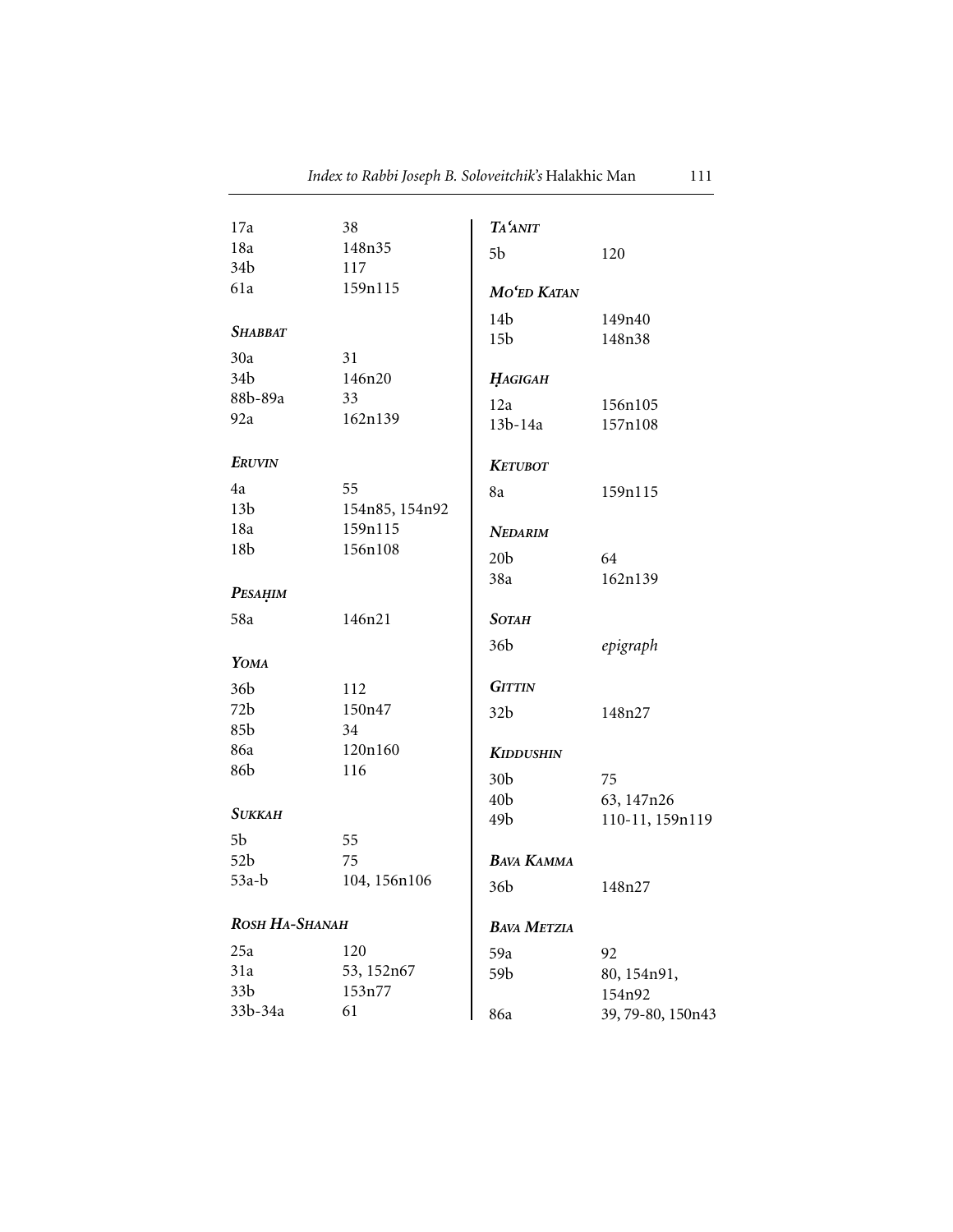| <b>BAVA BATRA</b>   |                |                           | <b>MIDRASH</b> |
|---------------------|----------------|---------------------------|----------------|
| 35a                 | 147n23         |                           |                |
| 74a                 | 148n35         | <b>МЕКНІLТА</b>           |                |
| <b>SANHEDRIN</b>    |                | Exod. 20:19               | 45             |
| 25 <sub>b</sub>     | 111, 160n121   | <b>SIFREI</b>             |                |
| 42a                 | 157n113        |                           |                |
| 65 <sub>b</sub>     | 101            | #210 (Deut. 21:8) 148n36  |                |
| 71a                 | 23, 147n25     |                           |                |
| 101a                | 67             | <b>GENESIS RABBAH</b>     |                |
|                     |                | 1:12                      | 102            |
| МАККОТ              |                | $2:1-5$                   | 156n108        |
| 11a                 | 104, 156n106   | 8:1                       | 153n81         |
|                     |                | 14:4                      | 159n115        |
| <b>SHEVUOT</b>      |                | 14:5                      | 159n115        |
|                     |                | 19:7                      | 53-4, 152n68   |
| 9a                  | 107, 157n112   | 56:8                      | 143n5          |
| 13 <sub>b</sub>     | 147n42         | 60:11                     | 100            |
|                     |                | 96:4                      | 120            |
| <b>AVODAH ZARAH</b> |                |                           |                |
| 3a                  | 32, 39, 150n45 | EXODUS RABBAH             |                |
|                     |                | 15:24                     | 150n52         |
| ZEVAHIM             |                | 15:30                     | 154n94         |
| $5b-6a$             | 148n36         | 30:9                      | 154n94         |
| 62a                 | 154n92         | 34:1                      | 47             |
| МЕНАНОТ             |                | <b>LEVITICUS RABBAH</b>   |                |
| 29 <sub>b</sub>     | 82             | 14:1                      | 109, 159n117   |
| 66a                 | 146n19         | 22:1                      | 82             |
|                     |                | <b>NUMBERS RABBAH</b>     |                |
| <b>NIDDAH</b>       |                |                           |                |
| 61 <sub>b</sub>     | 148n35         | 19:7                      | 54-5, 152n68   |
|                     |                | <b>DEUTERONOMY RABBAH</b> |                |
|                     |                | 2:14                      | 154n93         |
|                     |                | <b>TANHUMA</b>            |                |

Numb. 19:2 39, 150n44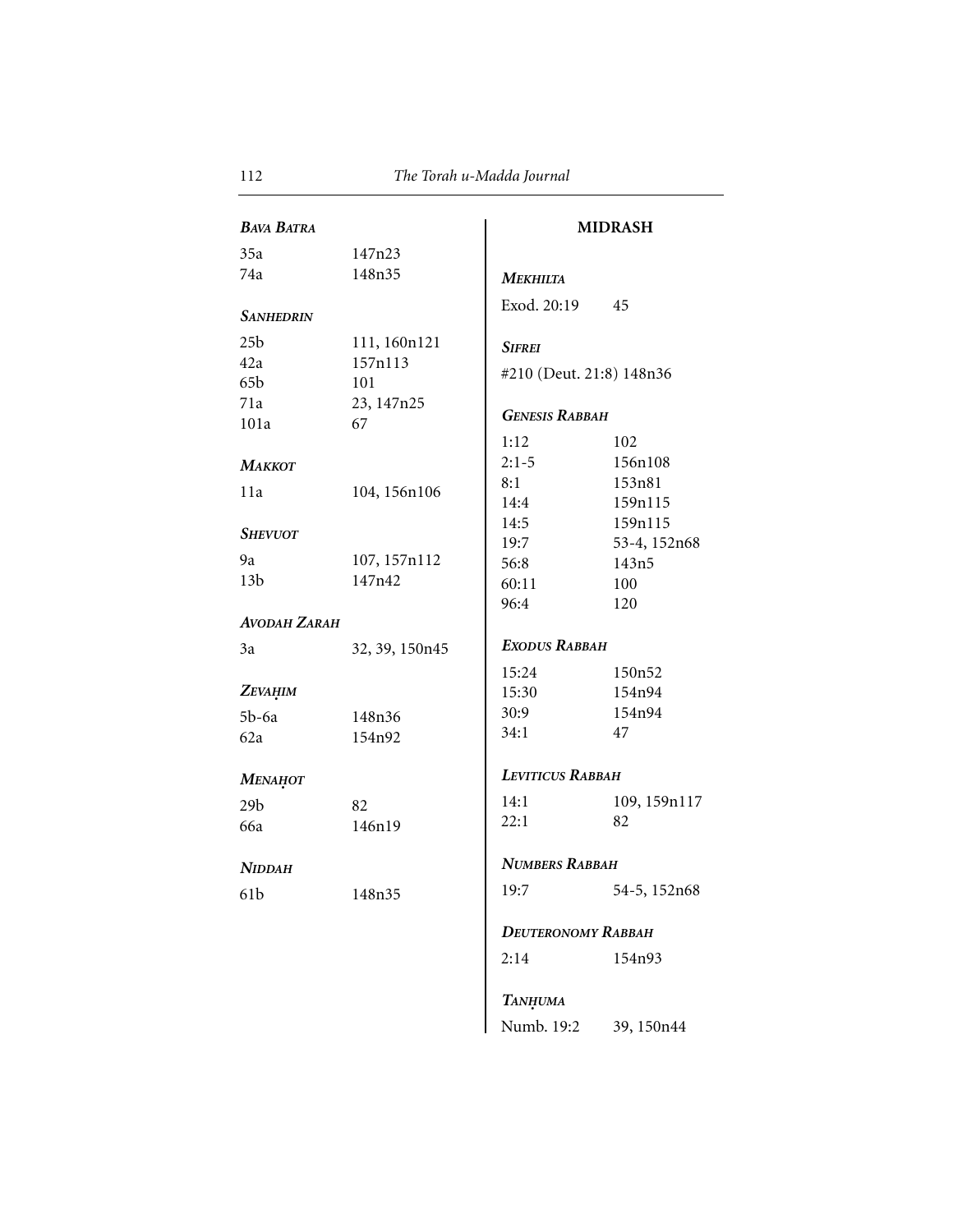| <b>ZOHAR</b>           |                      | 5:1                 | 136, 163n145     |
|------------------------|----------------------|---------------------|------------------|
|                        |                      | 5:5                 | 146n15           |
| $I:24b-25b$            | 157n108              | 7:4                 | 117              |
| I:37b                  | 120                  | 7:5                 | 142-43n4         |
| I:39b                  | 157n109              | 7:9                 | 92               |
| III:152a 155n102       |                      | 8:1                 | 161-62n132       |
|                        |                      | 8:2                 | 38, 146n15       |
|                        | <b>MISHNEH TORAH</b> | <b>KERIAT SHEMA</b> |                  |
|                        |                      | 2:1                 | 153n74           |
| YESODEI HATORAH        |                      |                     |                  |
| 1:1                    | 11                   | MILAH               |                  |
| 1:6                    | 11                   | 1:2                 | 155n101          |
| $1:9-12$               | 146n15               |                     |                  |
| $2:1-2$                | 146n14, 146n15       | <b>SHABBAT</b>      |                  |
| 2:2                    | 12                   | 2:3                 | 34, 148n37       |
| 2:10                   | 50, 151n57           |                     |                  |
| 4:8                    | 161n128              | HAMETZ U-MATZAH     |                  |
| 4:9                    | 125                  |                     |                  |
| 7:1                    | 129, 162n134,        | 6:3                 | 153n74           |
|                        | 162n137              | 7:6                 | 118              |
| 9:4                    | 154n92               | 8:1                 | 26               |
| $DE'$ OT               |                      | <b>SHOFAR</b>       |                  |
| $1:1-5$                | 153n84               | $2:4-5$             | 153n74           |
| TALMUD TORAH           |                      | <b>LULAV</b>        |                  |
| 3:1                    | 42, 150n47           | 8:12                | 153n78           |
|                        |                      |                     |                  |
| <b>AVODAT KOKHAVIM</b> |                      | KIDDUSH HA-HODESH   |                  |
| 1:1                    | 150n48               | 1:6                 | 63, 106, 157n110 |
| <b>ТЕSHUVAH</b>        |                      | Megillah            |                  |
|                        |                      | 2:5                 | 153n74           |
| 1:1                    | 110, 159n118         |                     |                  |
| 1:4                    | 160n120              | <b>ISHUT</b>        |                  |
| 2:2                    | 112, 161n123         |                     |                  |
| 2:4                    | 112-13, 161n124      | 8:5                 | 110-11, 159n119  |
| 3:5,7                  | 150n48               |                     |                  |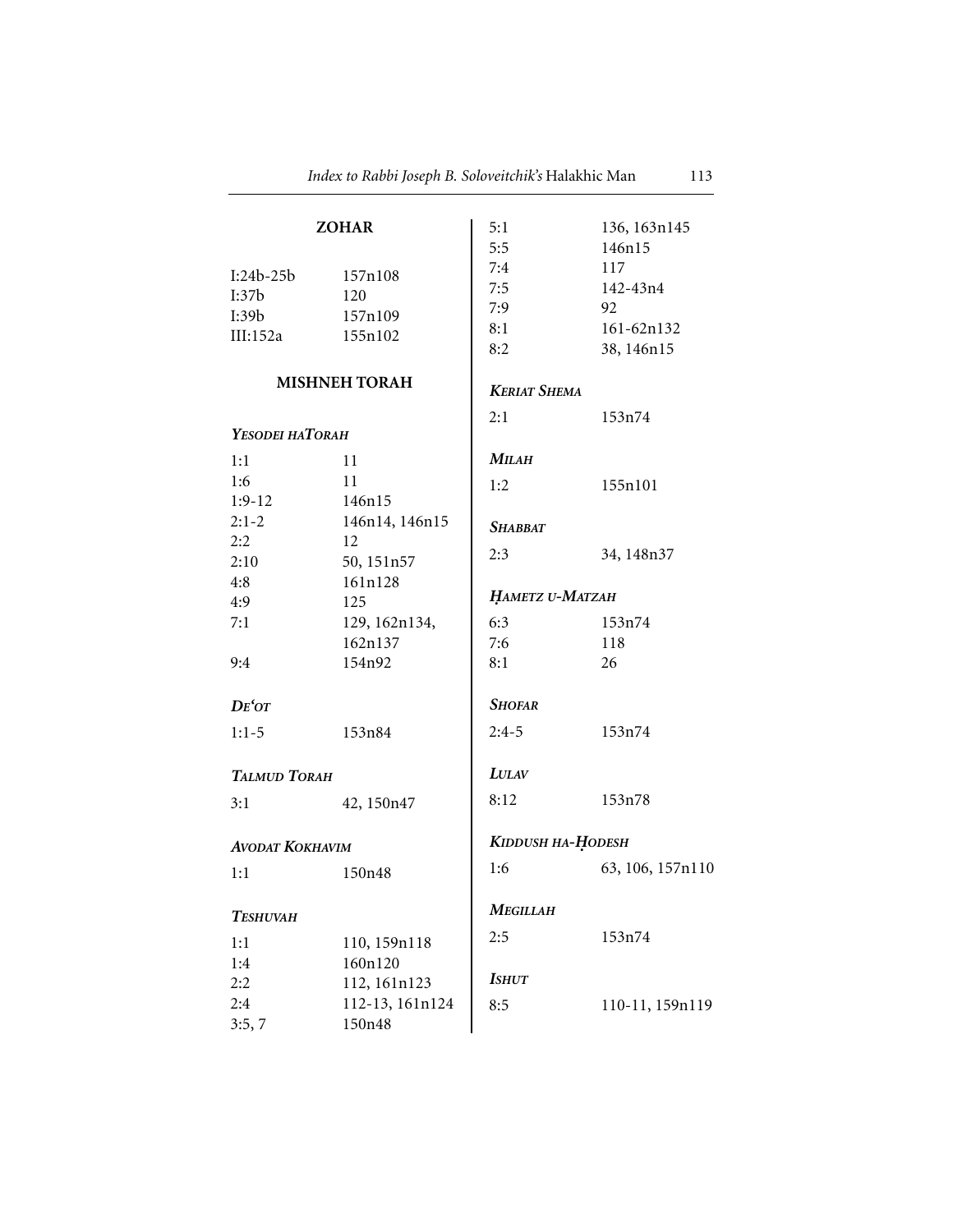| ВЕІТ НА-ВЕНІКАН        |                          | <b>EVEL</b>        |                               |  |
|------------------------|--------------------------|--------------------|-------------------------------|--|
| 2:4                    | 154n92                   | $7:5-6$            | 149n40                        |  |
| $6:11-16$              | 47                       | 13:11              | 154n89                        |  |
| 8:1                    | 72                       |                    |                               |  |
|                        |                          |                    | <b>GUIDE OF THE PERPLEXED</b> |  |
| KELEI HA-MIKDASH       |                          |                    |                               |  |
| 5:6                    | 148-49n39                | I:34               | 163n139                       |  |
|                        |                          | $I:50-60$          | 145n14                        |  |
| <b>BIAT HA-MIKDASH</b> |                          | I:54               | 64, 146n14                    |  |
| 2:11                   | 148n38                   | I:59               | 11, 58, 153n72                |  |
|                        |                          | I:60               | 11                            |  |
| TEMIDIN U-MUSAFIN      |                          | I:68               | 162n138                       |  |
| 3:22                   | 148n36                   | II:2               | 12                            |  |
| 7:22-23                | 146n19                   | II:29              | 157n111                       |  |
|                        |                          | II:32              | 162n136, 162-                 |  |
| TUMAT TZARA'AT         |                          |                    | 63n139,                       |  |
|                        |                          |                    | 163n140                       |  |
| 10:6                   | 149n39                   | II:36              | 163n139                       |  |
|                        |                          | III:13             | 152n63                        |  |
| Mikvaot                |                          | III:17             | 124, 126,                     |  |
| 9:8                    | 20                       |                    | 161n131,                      |  |
|                        |                          |                    | 162n133                       |  |
| Sekhirut               |                          | III:18             | 162n133                       |  |
| 2:3                    | 25, 148n30               | III:25             | 152n63                        |  |
| SHEILAH U-PIKKADON     |                          |                    | <b>SHULHAN ARUKH</b>          |  |
|                        |                          |                    |                               |  |
| $5:5-6$                | 25, 148n29               | Окан НАҮҮІМ        |                               |  |
| MALVEH VE-LOVEH        |                          | 328 (Tur)          | 34                            |  |
|                        |                          | 489:3, 7           | 146n19                        |  |
| $15:1 - 2$             | 25, 148n28               | 621:6              | 148n36                        |  |
| TO'EN VE-NIT'AN        |                          |                    |                               |  |
|                        |                          | <b>YOREH DE'AH</b> |                               |  |
| 2:10                   | 160n122                  | 351:2              | 148n35                        |  |
| Edut                   |                          |                    |                               |  |
|                        |                          |                    |                               |  |
| 12:4-10                | 111, 160n121,<br>160n122 |                    |                               |  |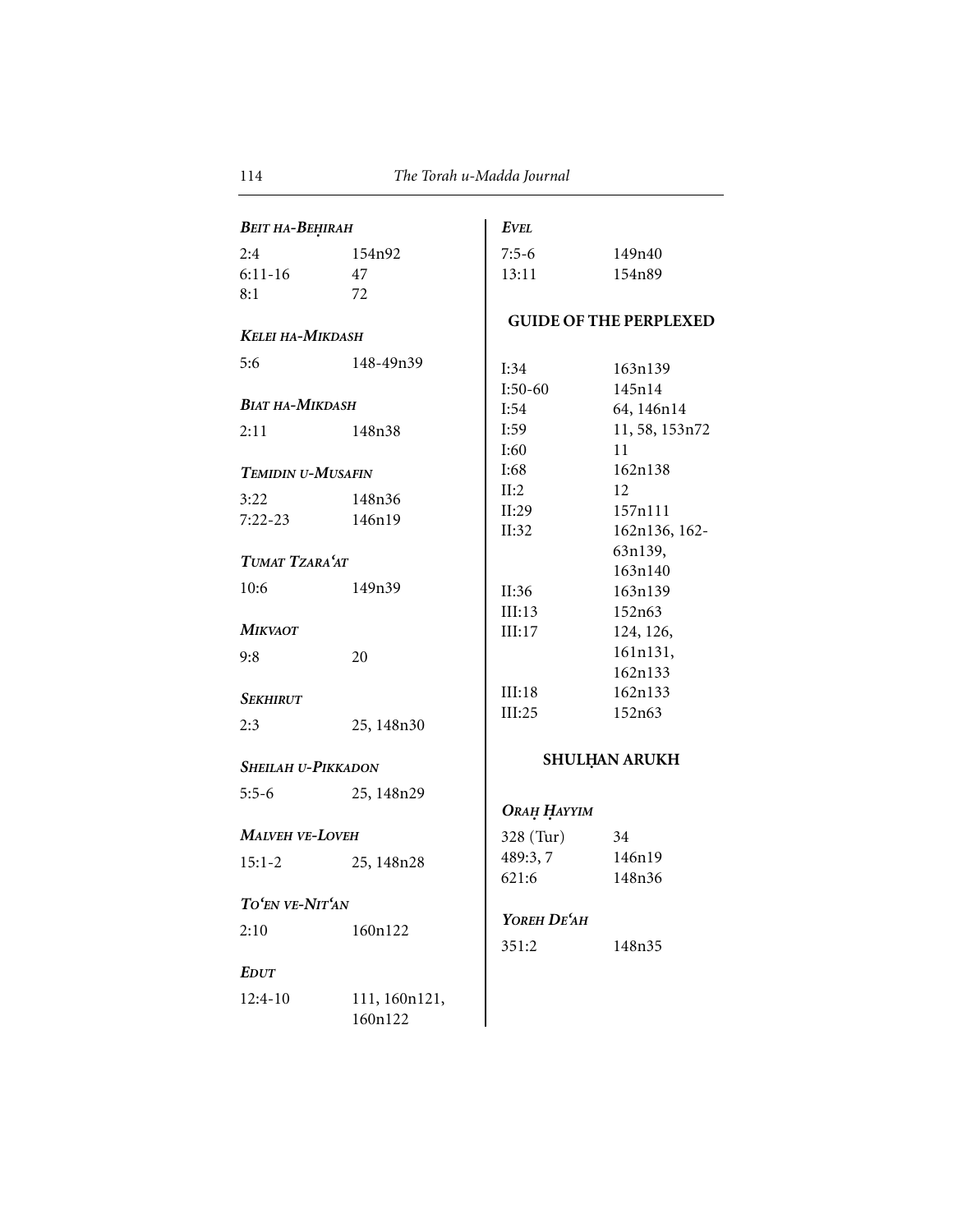### **LIKKUTEI AMARIM (TANYA)**

I:5 (9a-b) 25-6 I:45 (64a-b) 152n66

#### **IGGERET HA-KODESH**

| Ch. 10 (115a) | 56, 153n70 |
|---------------|------------|
| Ch. 17, 20    | 152n65     |

## **II. Index of Names**

Aaron (bib. char.), 118 Aba bar Kahana, R. (amor.), 53 Abaye (amor.), 120 Abraham (bib. char.), 54, 101, 143n5 Adam (bib. char.), 54, 156n108 Akiva, R. (tan.), 45, 120, 147n26 Albertus Magnus (c. 1200-80, Christian scholastic, teacher of Aquinas), 123, 161n128 Antigonus of Socho (tan.), 30 Aquinas, Thomas (1225-74, Italian phil. and theol.), 123, 161n128 Aristotle (384-322 BCE, Gr. phil. and sc.), 5-6, 14, 59, 62, 68, 77, 109, 116, 123-24, 131-35, 143n6, 161n128, 161n129, 163n142 Avenarius, Richard (1843-96, French phil.), 146n17 Averroes (1126-98, Spanish-Arab Islamic phil.), 123 Azariah, R. (tan.), 54 Babad, R. Joseph (1800-75, au. *Minh. at H. inukh*), 147n27 Baeck, Leo (1873-1956, Ger. leader Progressive Judaism), vii Bahya ibn Pekuda, R. (11<sup>th</sup> cent., Spain, au. *Duties of the Heart*), 154n84 Bar-Ilan, R. Meir, *see* Berlin, R. Meir Barth, Karl (1886-1968, Swiss Protestant theol.), 4, 139n4 Barukh of Shklov, R. (18<sup>th</sup> cent., trans. Euclid to Hebrew), 57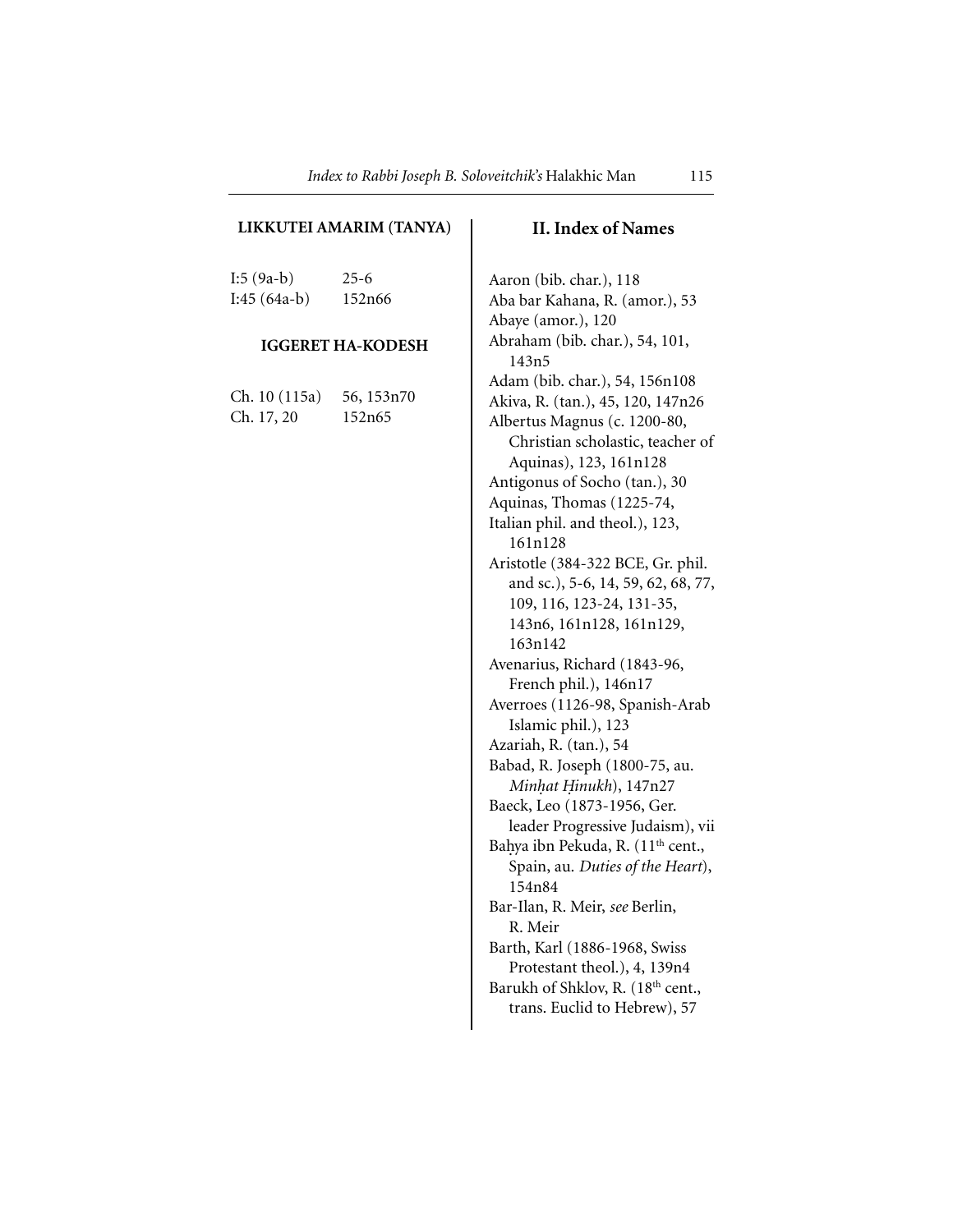Bergman, Samuel Hugo (1883- 1975, Hebrew U. phil.), 164n147 Bergson, Henri (1859-1941, French phil.), 120, 141n4 Berkeley, George (1685-1753, Irish idealist phil.), 14 Berlin, R. Meir Bar-Ilan (1880- 1949, religious Zionist leader, R. Soloveitchik's uncle), 36, 91 Berlin, R. Naphtali Zevi Yehudah ("Netziv," 1816-93, Rosh Yeshiva in Volozhin), 25, 74 Bialik, H. N. (1873-1934, Russian-born Hebrew poet), 140n4, 153n73 Blaser, R. Isaac (1837-1907, Musar movement leader), 75 Borowitz, Eugene (b. 1924, Amer. Reform scholar), vii Brandes, Georg (1842-1927, Danish literary critic), 139n2 Cain (bib. char.), 54, 156n108 Chamberlain, William Douglas (b. 1890, Amer. theol. and grammarian), 161n127 Cohen, Hermann (1842-1918, Ger. Neo-Kantian phil.), 14, 87, 144n10, 144n11, 145n14, 146n18, 147n24, 150n51, 153n80, 164n147 David (bib. char.), 37, 88, 104, 120 Da Vinci, Leonardo (1452-1519, Florentine artist and sc.), 84 Deussen, Paul (1845-1919, Ger. phil.), 163n141 Duns Scotus, John (c. 1266-1308, Scottish theol. and phil.), 53, 164n147 Eddington, Arthur Stanley (1882- 1944, British astronomer and physicist), 29

Einstein, Albert (1879-1955, Ger.-born sc.), 29, 121 Eliezer, R. (tan.), 80 Elijah b. Shlomo Zalman, *see* Gaon of Vilna Enosh (bib. char.), 54 Euclid (c. 300 BCE, Gr. math.), 57 Feinstein, R. Elijah, *see* Pruzna, R. Elijah Feinstein Fichte, Johann Gottlieb (1762- 1814, Ger. phil.), 146n16, 163n146 Finkel, R. Nathan Zvi (1849-1927, Musar movement leader), 76 Freud, Sigmund (1856-1939, founder psychoanalysis), 109 Galileo (1564-1642, Italian astronomer and physicist), 6, 57, 116 Gamliel, Rabban (tan.), 102 Gaon of Vilna (R. Elijah b. Shlomo Zalman, 1720-97), 30, 36, 57, 77, 87, 89 Gunzberg, R. Aryeh Leib (1695- 1785, au. *Sha'agat Aryeh*, et al.), 147n27 Guttman, Julius (1880-1950, phil. of Judaism), 145n14 Hayyim of Volozhin, R. (1749-1821, disciple of Gaon of Vilna, founder Yeshiva of Volozhin), 82, 89, 154n95 Hegel, Georg Wilhelm Friedrich (1770-1831, Ger. idealist phil.), 4, 139n2, 139n3, 144n11 Heidegger, Martin (1889-1976, Ger. phil., founder existential phenomenology), 141n4, 164n147 Heller, R. Hayyim (1878-1960, rabbinic and biblical scholar,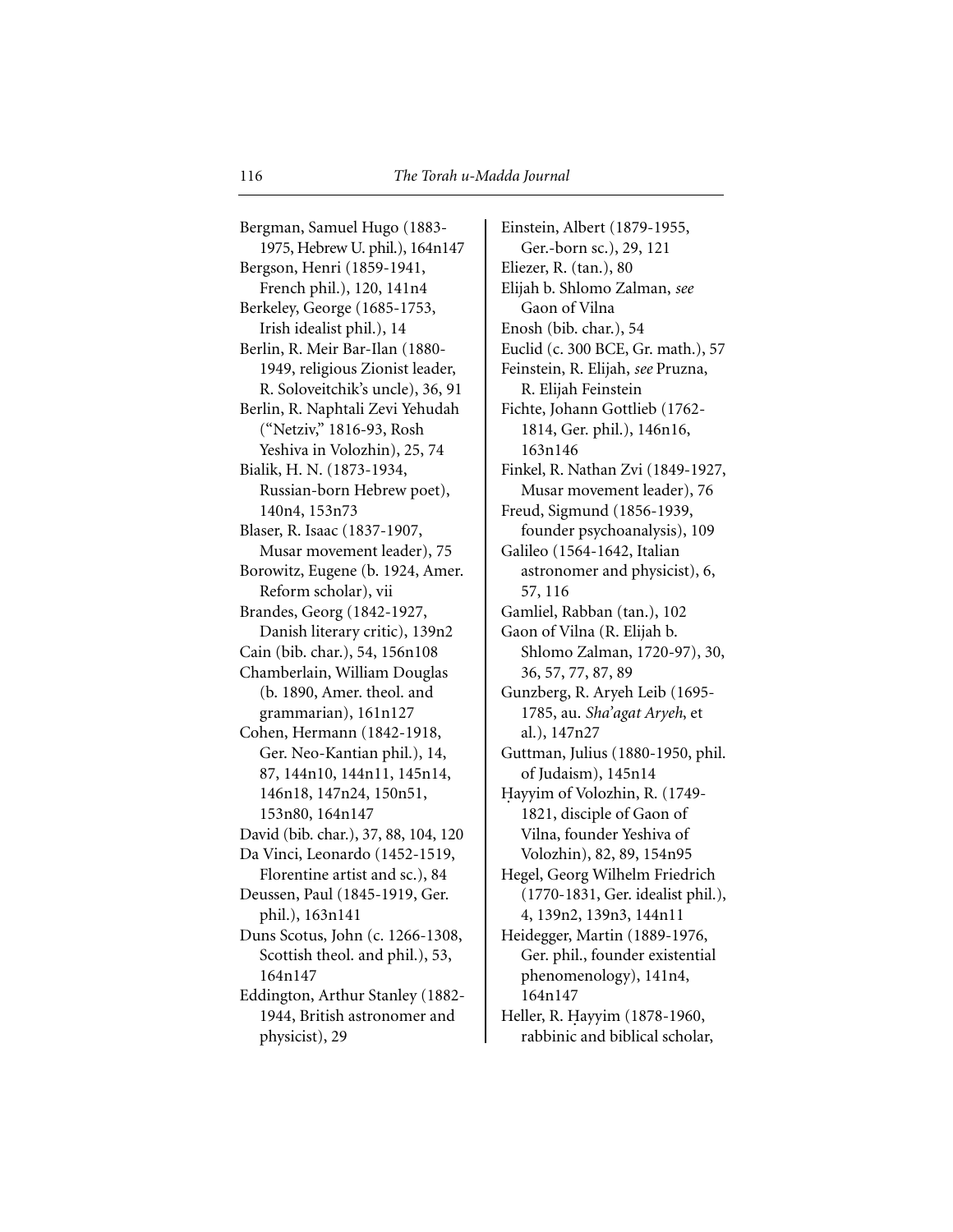teacher and friend of R. Soloveitchik), 145n13 Heraclitus (540?-475? BCE, Gr. phil.), 4, 132-33, 139n2 Hertz, Gustav (1887-1975, Ger. phys.), 29 Hezekiah (bib. char.), 37 Hume, David (1711-76, Scottish phil.), 146n17 Huna, R. (amor.), 54 Husserl, Edmund (1859-1938, Ger. phil., founder phenomenology), 14 Ibn Gabirol, Solomon (1021-58, Spain, poet and phil.), 53, 164n147 Ibsen, Henrik (1828-1906, Norwegian dramatist), 164n147 Isaac (bib. char.), 143n5 Isaac of Karlin, R. (1788-1851, au. *Keren Orah*), 147n27 Ishmael b. Tanhum, R. (amor.), 109 Jacob (bib. char.), 15, 120 James, William (1842-1910, Amer. phil., founder pragmatism), 76, 146n17, 154n88 Jeroboam (bib. char.), 136 Job (bib. char.), 9-10 Johanan, R. (tan.), 104 Joshua (bib. char.), 120 Joshua, R. (tan.), 80-1 Joshua b. Levi, R. (tan.), 33 Judah b. R. Simon, R. (amor.), 54 Judeh Edel, R. (d. 1827, au. *Mei Niftoah.*), 147n27 Judah Ha-Nasi ("Rebbe," tan.), 45 Kant, Immanuel (1724-1804, Ger. phil.), 13, 78, 86, 115, 144n10, 144n11, 146n18, 147n24, 153n80, 163n147

Kaufman, David (1852-99, Ger.- Jewish phil.), 145n14 Kaufmann, Judah Even-Shmuel (1886-1976, phil. of Judaism), 145n14, 162n138 Kierkegaard, Soren (1813-55, Danish existential phil.), 4, 59, 139-40n4, 164n147 Klages, Ludwig (1872-1956, Ger. phil.), 68, 141n4 Krakowski, R. Menahem (d. 1929, au. *Avodat Ha-Melekh*, R. Soloveitchik's uncle), 145n13 Landau, R. Ezekiel (1713-93, au. *Noda bi-Yehudah*, Prague and Bohemia), 153n75 Lassalle, Ferdinand (1825-64, French phil. and revolution ary), 139n2 Lazarus, Moritz (1824-1903, Ger. phil. and psychologist), 150n51 Leibnitz, Baron Gottfried Wilhelm von (1646-1716, Ger. phil. and math.), 83 Levovitz, R. Yeruham (1875-1936, *mashgiah.* of Mir Yeshivah), 76 Lobachevski, Nikolai Ivanovich (1792-1856, Russian math.), 29 Mach, Ernst (1838-1916, Austrian phys. and phil.), 146n17 Maimon, Solomon (c. 1753-1800, phil.), 144n10, 162n138 Maimonides (1138-1204, R. Moshe b. Maimon, Spain and Egypt), 11-12, 25-8, 32, 34, 43, 52, 57, 64, 77, 87, 110, 118, 123-25, 129-31, 133-37, 144n11, 145n14, 149n39, 149n40, 153n74, 155n98, 155n99, 160n122, 161n128,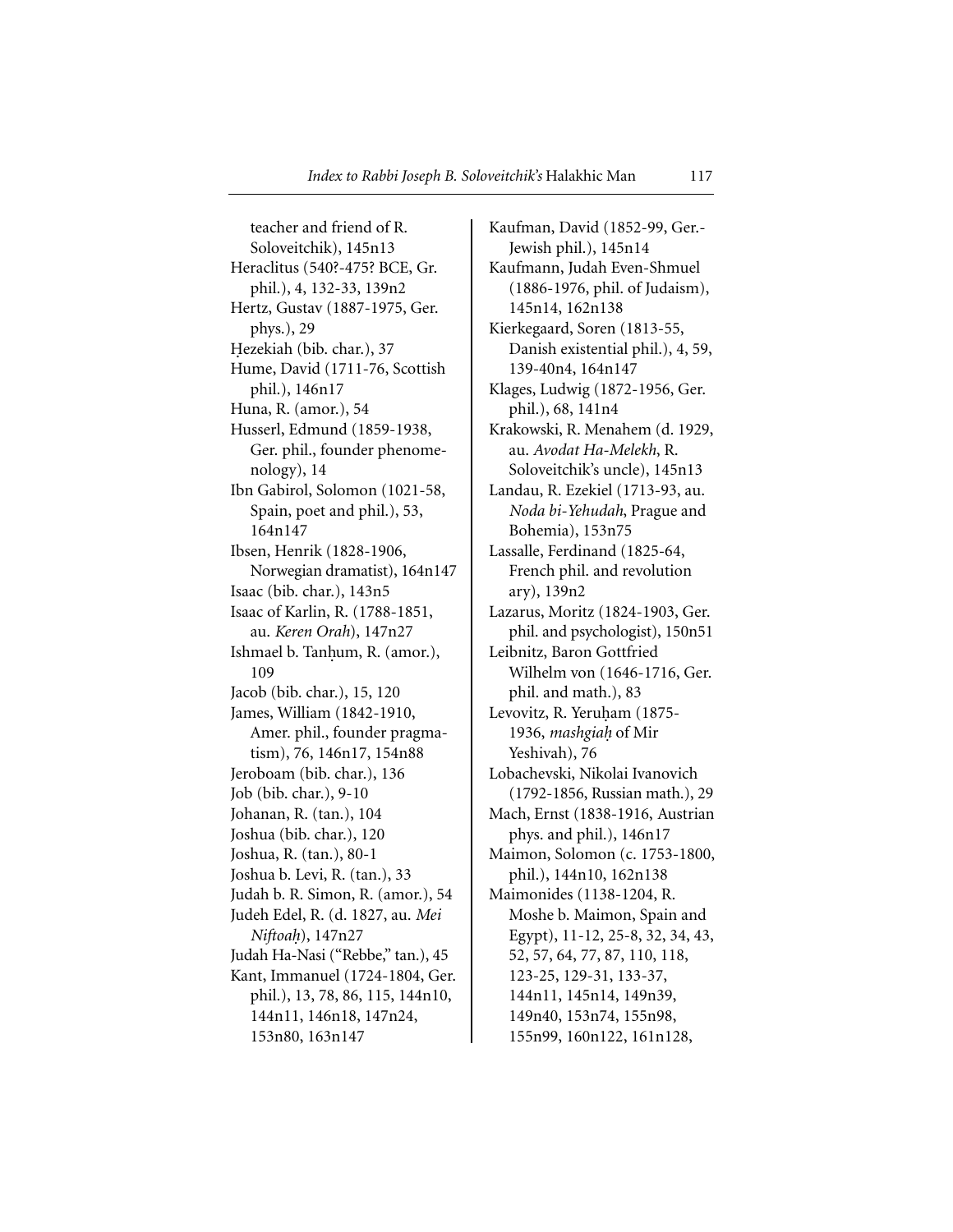161n129, 163n139, 164n147 Meir Simha HaKohen of Dvinsk (1843-1926, au. *Or Sameah.* and *Meshekh Hokhmah*), 147n27 Michelangelo (1475-1564, Florentine sculptor and painter), 84 Minkowski, Hermann (1864- 1909, Russian math.), 121 Moses (bib. char.), 12, 32-3, 39, 47, 54, 81, 118, 120, 136, 155n102 Nahmanides (1194-1270, R. Moshe b. Nahman, Spain) 100, 118, 155n102, 156n103, 162n132 Natorp, Paul (1854-1924, Ger. phil.), 59 Neumark, David (1866-1924, phil. of Judaism), 145n14, 162n138 Newton, Issac (1642-1727, English phys. and math.), 6, 83, 116 Niebuhr, Reinhold (1892-1971, Amer. Protestant theol.), 149n41, 153n82 Nietzsche, Friedrich (1844-1900, Ger. phil.), 68, 109, 114, 141n4, 152n64, 164n147 Nissenbaum, R. Isaac (1868- 1942, Polish rabbi and Zionist leader), 157n108 Onkelos (2nd cent. BCE, trans. Bible to Aramaic), 158n115 Otto, Rudolf (1869-1937, Ger. phil. and theol.), 4, 67, 139n4, 150n50 Parmenides (6<sup>th</sup> cent. BCE, Gr. phil.), 132-33

Peretz, Yitzhak Leib (1852-1915, Yiddish and Hebrew author, poet), 157-58n114 Philo (Judaeus of Alexandria, c. 20 BCE-50, Jewish-Hellenistic phil.), 14, 49 Planck, Max (1858-1947, Ger. phys., founder quantum theory), 29 Plato (c. 428-347 BCE, Gr. phil.), 5-6, 14, 59, 68, 109, 123, 134, 149n41, 161n129, 163n141 Plotinus (205-70, Greco-Roman phil., founder Neoplatonism), 49 Pruzna, R. Elijah Feinstein (1842- 1928, R. Soloveitchik's maternal grandfather), 36, 77-8 Raba (amor.), 101, 120 Rabad of Posquieres (1120-97, R. Abraham b. David), 155n101 Rabbah bar Nahmani (amor.), 80 Raphael HaKohen of Hamburg, R. (1722-1803, au. *Ve-Shav HaKohen*), 147n27 Rashba (1235-1310, R. Shlomo b. Aderet, Spain), 150n42 Rashbam (c. 1085-1174, R. Shmuel b. Meir, Tosafist and bibl. comm.), 147n23 Rashi (1040-1105, R. Shlomo b. Yitzhak, France), 25, 32, 77, 87, 101, 150n42, 156n103, 157n108, 158-59n115 Reguer, R. Simha Zelig, *see* Simha Zelig, R. Resh Lakish (tan.), 107, 156n108 Riemann, Georg Friedrich Bernhard (1826-66, Ger. math.), 29 Rousseau, Jean Jacques (1712-78,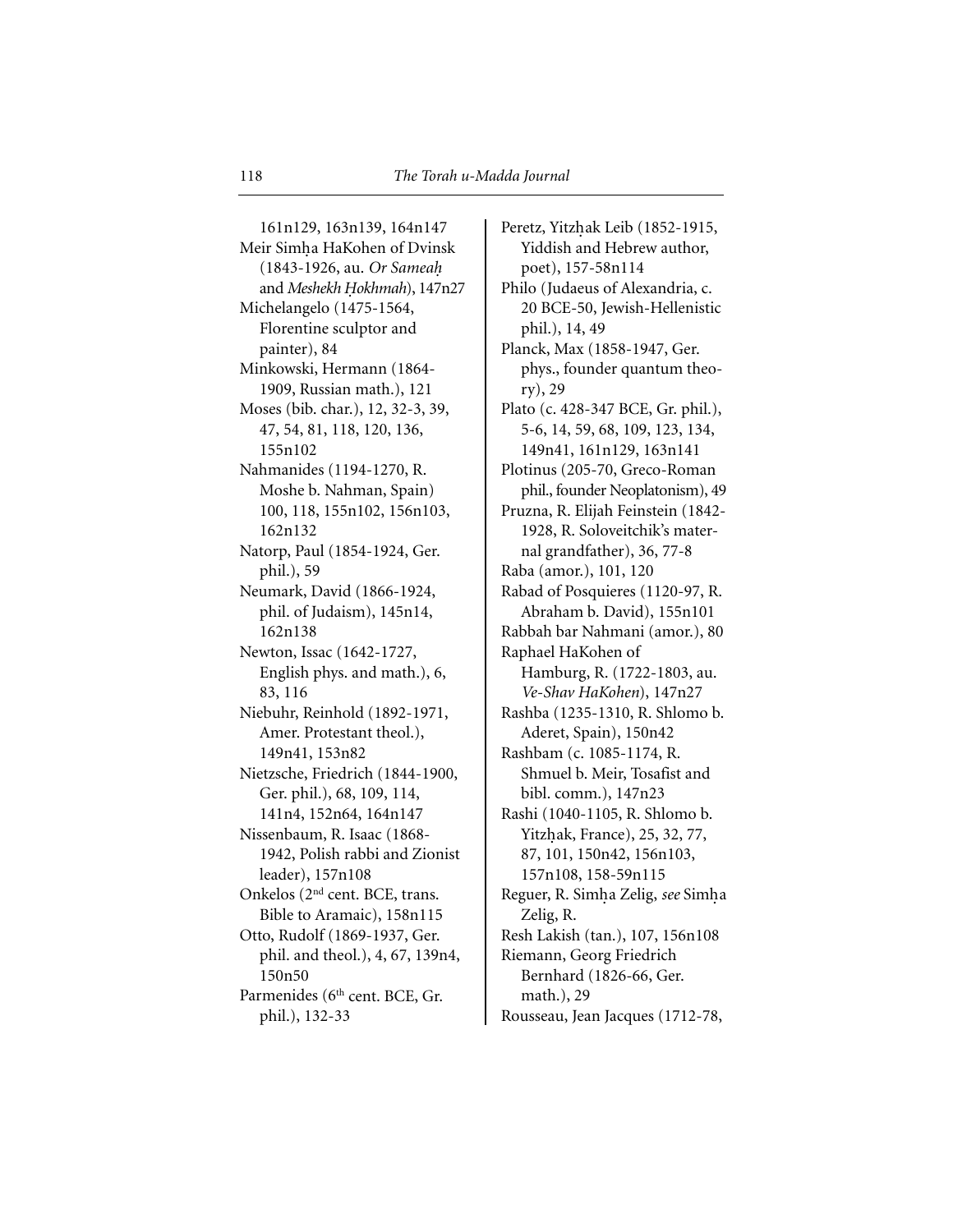French phil.), 140n4 Salanter, R. Israel (1810-83, founder Musar movement), 74 Saul (bib. char.), 130 Scheler, Max (1874-1928, Ger. phil.), 14, 68, 153n82, 161n125, 161n127, 164n147 Schleiermacher, Friedrich (1769- 1834, Ger. phil. and Protestant theol.), 59 Schopenhauer, Arthur (1788- 1860, Ger. phil.), 152n64, 164n147 Shneur Zalman of Lyady, R. (1745-1813, founder Habad H.assidism, au. *Likkutei Amarim-Tanya*), 56, 60-1, 151n54 Simha Zelig (Reguer), R. (1864-1942, *Av Beit Din* in Brisk), 52 Socrates (c. 470-399 BCE, Gr. phil.), 68, 89 Solomon (bib. char.), 47-8 Soloveitchik, R. Hayyim of Brisk (1853-1918, R. Soloveitchik's grandfather) *Akedat Yitzh. ak*, 143n5 allegiance to truth, 90, 95 fear of death, 36, 73 function of rabbi, 91-2 God's motive for creation, 52 and *Mei Niftoah.* (bk.), 147n27 and Musar movement, 74-75 stringent for *pikuah. nefesh*, 35 and theoretical halakhah, 24 uncircumcised infants (opinion on), 90 use of language, 87 Soloveitchik, R. Joseph Dov ("Beit HaLevi," 1820-92, R.

Soloveitchik's great-grandfather and eponym), 36 Soloveitchik, R. Moses (1879- 1941, R. Soloveitchik's father), 35-6, 38, 47, 60, 73, 87, 143n5, 147n27 Spengler, Oswald (1880-1936, Ger. phil.), 141n4 Spinoza, Baruch (1632-77, Jewish Dutch phil.), 14, 114, 118 Spranger, Eduard (1882-1963, Ger. phil. and psychologist), 139n1 Szold, Henrietta (1860-1945, Amer. Zionist, author and translator), 150n51 Tam, Rabbenu (1100-71, R. Yaakov b. Meir, Tosafist), 77, 147n23 Tertullian (160-220, Christian theol. and monastic), 10, 145n12 Tolstoy, Leo (1828-1910, Russian novelist and moral phil.), 154n86 Zweig, Stefan (1881-1942, Austrian writer and biographer), 154n86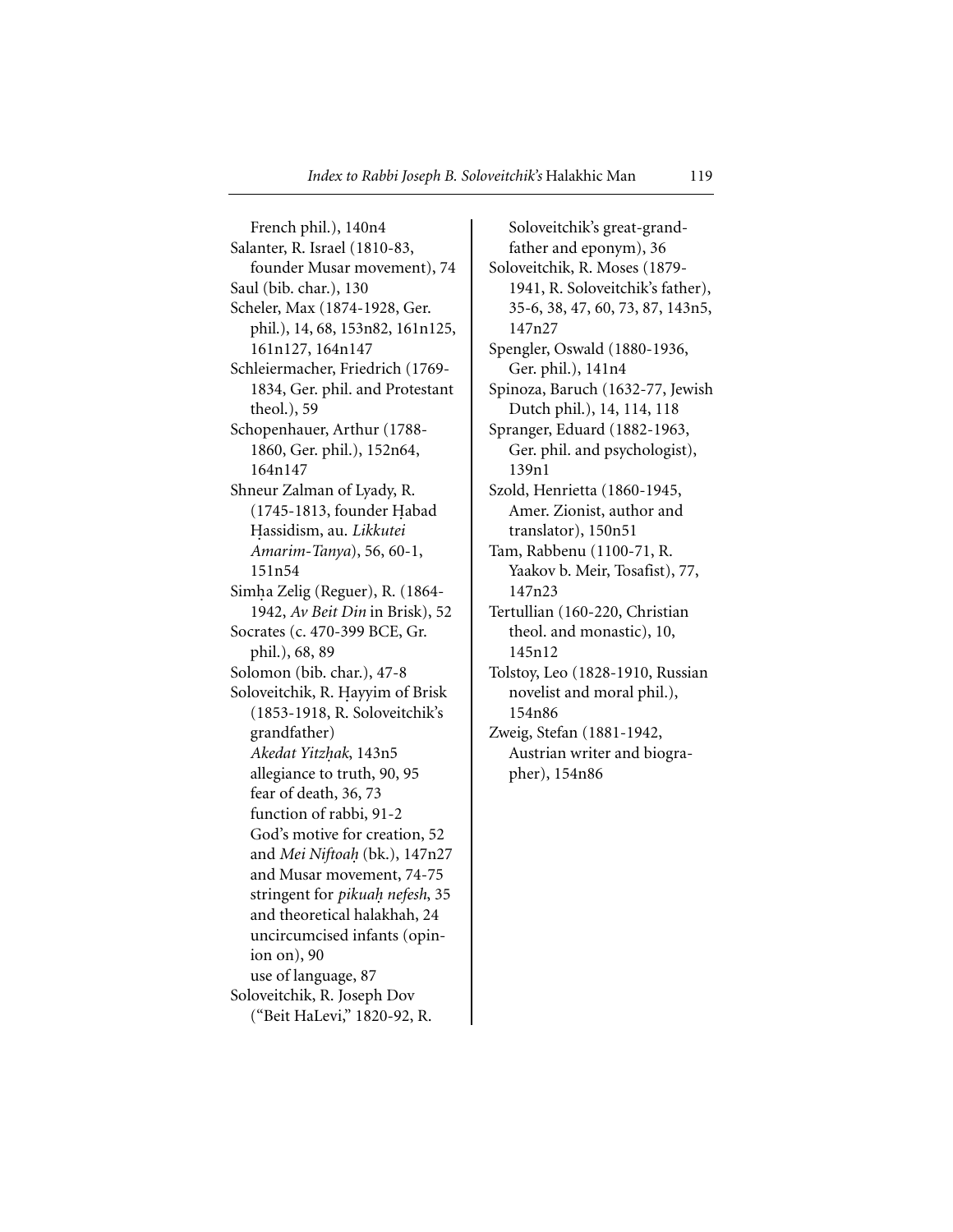## **III. Index of Subjects**

*Aesthetics of Pure Feeling* (bk.), 145n11 *Akedat Yitzhak* (Binding of Isaac), 143n5 *Aknai*, oven of*,* 80 Arabic philosophy, 14, 123, 131 *Avodat Ha-Melekh* (bk.), 145n13 *Being and Time* (bk.), 164n147 *Book of Creation*, 101, 156n104 Christian scholasticism, 14, 123 Christianity, 65, 93, 153n84, 140n4 circumcision, 90 cognitive man, approach to reality, 17-19 description, 3-4, 13, 64, 66, 79, 84, 143-44n6, 144n10, 146n16 ontological outlook of, 5-6 use of language, 86 confession (*viduy*), 111-12 contraction, *see tzimtzum* creativity, *see h. iddush Critique of Pure Reason* (bk.), 13 Day of Atonement, 25-6, 35, 38, 44, 69-71, 84, 87, 92, 111, 147n42, 160n120 death, 31-2, 35, 73, 77, 120, 154n86 domains (Sabbath), 21 *Duties of the Heart* (bk.), 154n84 Epicureans, 154n90 *Ethics of Pure Will* (bk.), 145n11 Euclidean space, 29 existential space, 21-2 freedom, 66, 153n80 *Gevurot HaAri* (bk.), 147n27 Greek philosophy, 132-36, 139n2, 149n41, 152n62

Habad, 52, 56, 60, 151n54, 152n65 halakhic man, approach to reality, 19-29 as "creator of worlds," 81 compared to *homo religiosus*, 39-41, 66-8, 93-4 conception of repentance, 113ff. creative capacity of, 99 and *passim* exoteric religious viewpoint, 42-45 ideal (actualization of), 148n32, 148n33 as "ideal type," 139n1 relation to existence, 63ff. and religious experience, 84-5 time consciousness of, 117ff. and transcendence, 30ff., 92ff. use of language, 86-7 Hassidism, 44, 52, 56, 60 *h. iddush*, 81-2, 99 and *passim* holiness, 45-7, 108-109 *homo religiosus* approach to reality, 9-13 compared to halakhic man, 39-41, 66-8, 93-4 conception of repentance, 113 description of, 3, 5, 64, 74, 78-9, 82, 85, 87, 89, 92-4, 108, 141- 2n4, 144n7, 144n10, 145n11 ontological outlook of, 6-8, 66ff. and subjectivity, 59 and supernal existence, 14-16 intention (in commandments), 59-60 *Idea of the Holy* (bk.), 139n4, 150n50 Kantianism, 14 Kelm, 76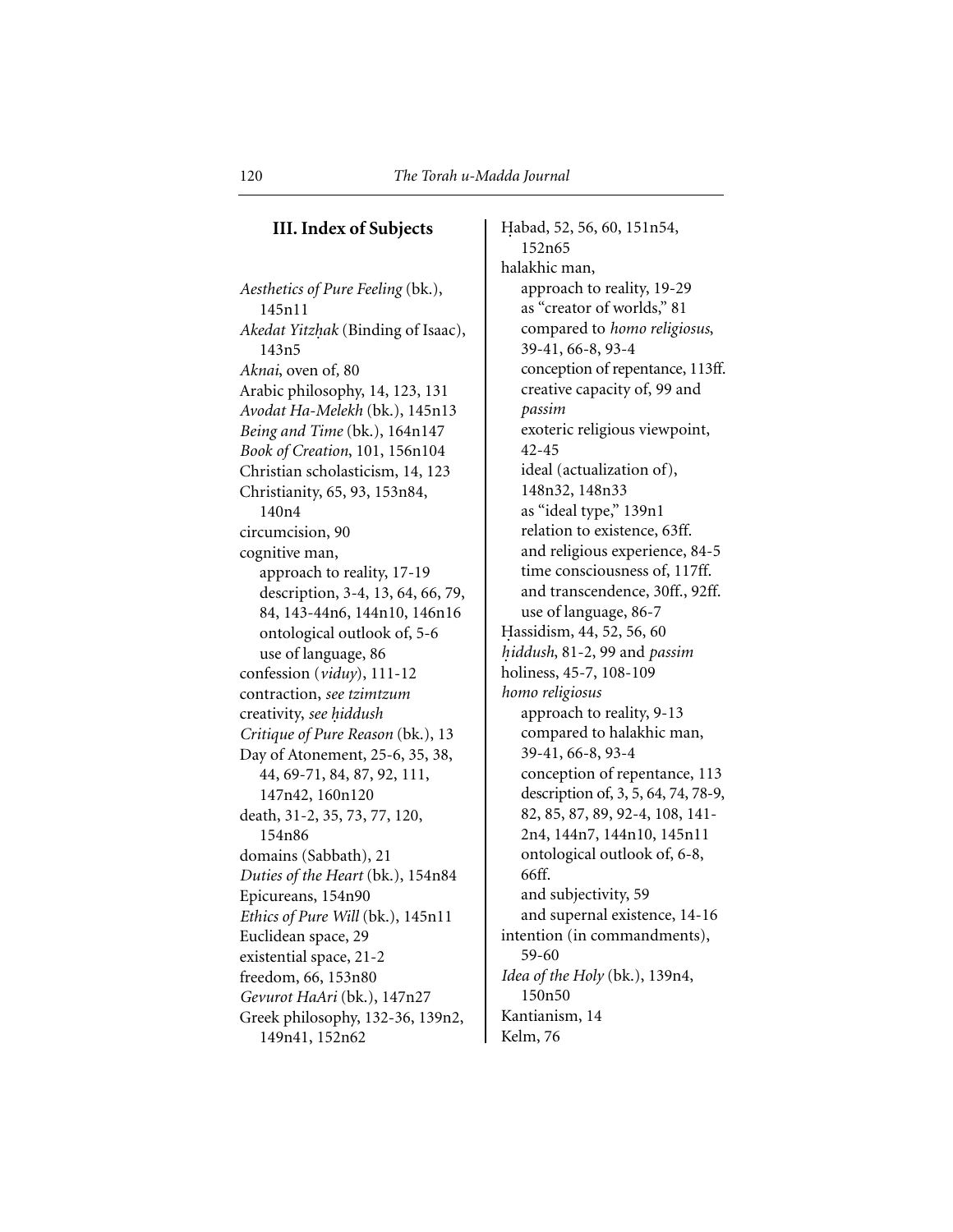*Keren Orah* (bk.), 147n27, 149n40 Knesset Israel, *see* Yeshiva Knesset Israel Kovno Yeshiva, 74, 76 liberal Judaism, 94, 140n4 *Likkutei Torah* (bk.), 151n55, 151n56, 151n58, 151n59, 151n60, 151n61, 152n65, 153n76 Lipele of Mir, R., 147n22 *Logic of Pure Cognition* (bk.), 145n11 *Malbushei Yom Tov* (bk.), 147n22 mathematics/mathematicians, 18-9, 23, 25-6, 29, 55, 57, 83, 116, 120-21, 144n10, 146n18, 147n24 *Mei Niftoah.* (bk.), 147n27 Messiah, 28, 117, 119, 157- 58n114 *Minhat Hinukh* (bk.), 147n27, 149n39, 149n40, 160n120 Mir Yeshiva, 76 moon, 21, 28, 106-7, 150-1n52, 157n113, 157-8n114 mourning, 35-6, 77, 149n40 Musar movement, 74-6 mysticism/mystics, 49, 56, 60-1, 70, 100, 105 *Nature and Destiny of Man* (bk.), 149n41 *Nefesh Ha-Hayyim* (bk.), 82, 154-55n96, 155n100 negative attributes, 11-13, 154n87 negative cognition (Maimonides' philosophy of), 11-13, 145n14, 154n87 Neo-Aristotelianism, 6 Neo-Kantianism, 8, 144n11, 164n147

Neoplatonism, 14, 44, 49, 152n62 *Nodeh BiYehudah* (bk.), 153n75 non-Euclidean space, 29 *Or Sameah.* (bk.), 147n27 Passover, 26-8, 84, 118-19 *Peer Gynt* (Ibsen play), 164n147 *Phaedo* (bk.), 149n41 physics, 6, 29, 59, 83, 116 *piyyutim*, 58, 87, 155n98 Platonists, 44 *Principles of Faith* (Maimonides), 150n48 prophecy, 128-31, 162n136, 162- 63n139, 163n140 providence, 123-28, 130 red heifer, 39 repentance, 110-17, 123, 130-31, 160n120, 160-61n122 Romanticism, 140-41n14 *Ruah. H. ayyim* (bk.), 154n95, 155n100 Rosh Ha-Shanah, 60-2, 87, 119 Sabbath, 38, 105, 142n4 *Sefer Yetzirah*, *see Book of Creation Sha'agat Aryeh* (bk.), 147n27 *Sha'ar Ha-Gemul* (bk.), 162n132 *shofar*, 60-1, 119 Simhat Torah, 77 Slobodka Yeshiva, 74 Sophists, 68 space Euclidean, 29 existential, 21-2 non-Euclidean, 29 Stoics, 134, 154n90, 163n142 sunset/sunrise, 20-1, 38, 69 Targum, 62, 105 *tefillin*, 77 Temple, 47-8 time consciousness, 117-23, 161n126